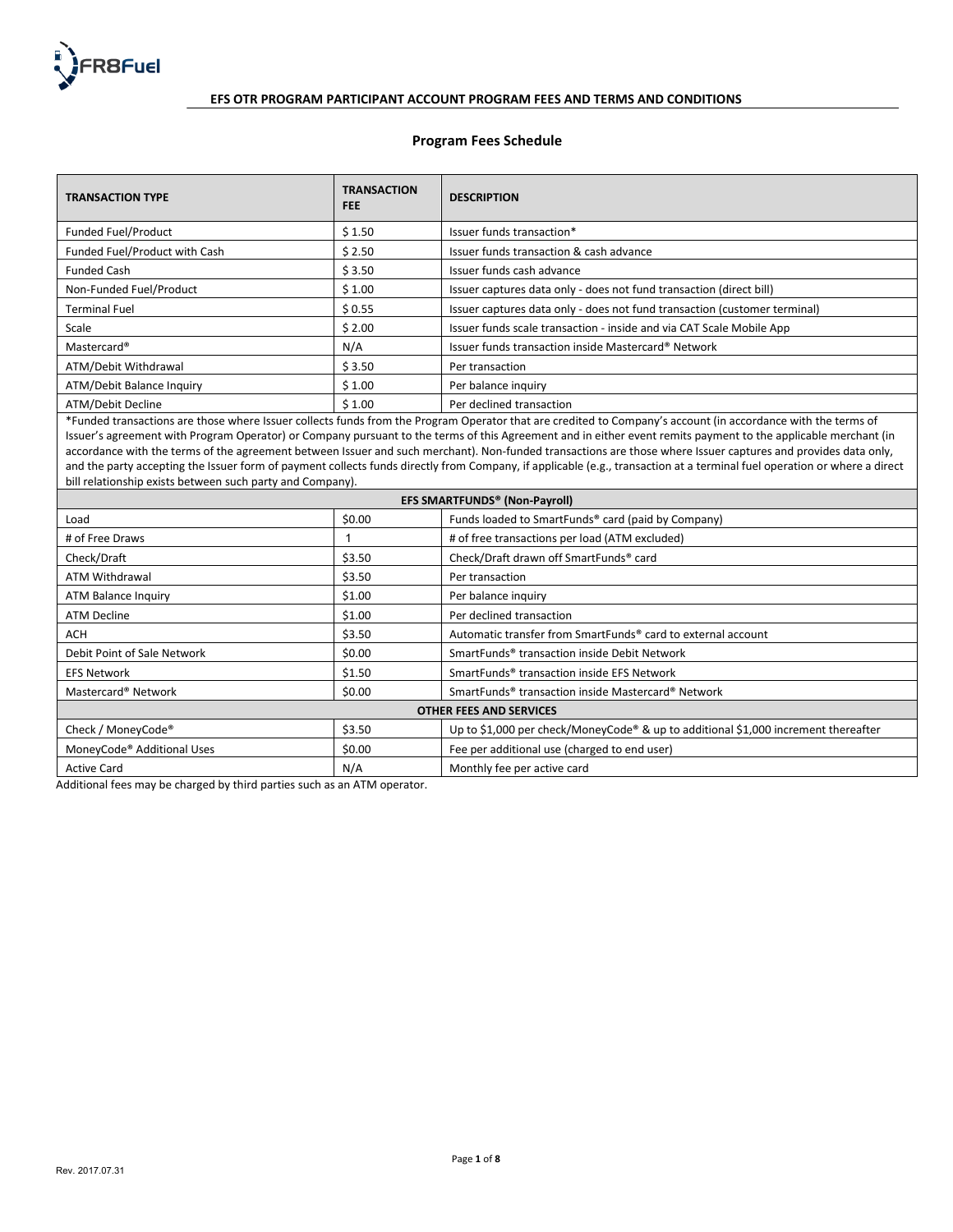

### **Terms and Conditions**

**1. Definitions.** The below words have the following meanings:

**"Account(s)"** means the credit line extended to Company by Issuer. An Account may be evidenced by a plastic Card or an account number.

**"Account User"** means Company or any other entity or individual authorized by Company to use Account or Cards. These users may include employee drivers or independent contractors who have been given a card and access to Company's Account.

**"Business Day"** means any day other than a Saturday, Sunday, or other day on which banking institutions in Utah are generally authorized or required by law or executive order to close.

**"Card"** means a card or other approved payment device provided by Issuer that is used to access Company's Account.

**"Controls"** are a set of authorization tools designed to assist Company with managing purchases.

**"DIN", "DID" or "PIN"** means the identification number associated with an Account User or Card.

**"Issuer"** means WEX Bank.

**"MoneyCode®"** means an instrument, in the form of a numeric code created by the card issuer, that may be recorded onto a paper draft or used electronically, which when coupled with a valid authorization code allows a cardholder to access their account for cash or to use such code or draft for payment of Products**.**

**"Program"** means collectively the credit or prepaid account along with the ancillary services provided by WEX Bank and subject to the terms of this Agreement.

**"Transaction"** means the use of a Card or Account to buy goods or services, or if allowed to obtain cash, at accepting merchants.

**"Unauthorized Transaction"** means a Transaction made on a Card or Account by any person or entity other than an Account User.

**"SecureFuelSM"** means the application of truck telematics with fleet card transaction data to increase visibility into fuel consumption to assist with fuel management and the prevention of losses from unauthorized fuel purchases. **"Sub and Affiliate"** means entities that directly or indirectly (either presently or in the future and/or in the future through one or more intermediaries) control, are controlled by, or are under common control with Company.

### **2. Credit Limits and Accounts.**

2.1. Credit Accounts.

2.1.1. Issuer may, in its sole discretion, extend credit and establish Accounts. Issuer may at any time, investigate the financial condition of Company or, as applicable, its subsidiaries and affiliates. If requested, Company agrees to furnish Issuer copies of its financial statements, or other financial information as soon as available. Financial statements shall have been prepared in accordance with generally accepted accounting principles, consistently applied and shall be in accordance with the books and records of Company.

2.1.2. Credit Limit Maintenance. Issuer may increase or decrease such Credit Limit from time to time in its sole discretion. Issuer does not guarantee that it will establish or maintain any specific available Credit Limit for Company and Company waives any and all claims against Issuer based on Issuer's determination of Company's Credit Limit. The following fee schedule will apply per instance whenever Issuer agrees to a temporary over-limit credit override (which for the avoidance of doubt will be entirely in Issuer's discretion):

| <b>Amount of Credit Override</b> | Fee     |
|----------------------------------|---------|
| Up to \$500.00                   | \$60    |
| \$500.01 to \$999.99             | \$120   |
| \$1,000.00 to \$2,499.99         | \$300   |
| \$2,500.00 to \$4,999.99         | \$600   |
| \$5,000.00 to \$9,999.99         | \$1,200 |
| \$10,000.00 or more              | \$1,500 |

2.1.3. Account Users can make purchases on the Account up to the credit limit that is assigned by Issuer. The credit limit for each billing account appears on the billing statement. Company agrees not to exceed its total credit limit. Issuer may change the credit limit of an Account User or the Company without prior notice, particularly in instances of suspected fraud, non-payment or a material decrease in the Company's financial condition. Issuer will use its best efforts to provide advance notice of any changes to the credit limit. If Issuer permits or has previously permitted Company to exceed its credit limit, it does not mean that Issuer will permit Company to exceed its credit limit again.

## 2.2. Prepaid Accounts.

2.2.1. Issuer, in its discretion may establish certain prepaid Accounts to qualified applicants. Any prepaid Accounts created for Company shall be nontransferable and may be canceled, suspended, or revoked by Issuer at any time without prior notice, subject to applicable law. No interest will be paid on funds held in a prepaid account.

2.2.2. Company is responsible for the use of the prepaid Account according to the terms and conditions of this Agreement. Company may not use their prepaid Account to make recurring payments to a specific vendor.

2.2.3. When Company uses the prepaid Account, Issuer will reduce the prepaid Amount by the amount of the Transaction and any applicable fees. Company may not, at any time, make a Transaction that will exceed the prepaid Amount. If Company does, Company is fully liable to Issuer for the amount of the Transaction and any applicable fees. If Issuer permits or has previously permitted Company to exceed its prepaid limit, it does not mean that Issuer will permit Company to exceed such limit again. All fees Company owes Issuer will be debited from the prepaid Account. Issuer has the right to offset against the prepaid Amount any indebtedness Company owes to Issuer. Issuer is not liable for any dishonored Transaction entry that results. If Company authorizes a Transaction and then fail to complete the purchase as planned, the approval may result in a hold for that amount of funds for up to seven calendar (7) days.

2.2.4. Company may add funds to the prepaid Account, at any time by wire, Western Union, third party certified check or customer initiated ACH. ACH value load amounts may be held for up to 3 business days to ensure funds clear before being accessible by Company or Account Users. The minimum amount of the initial value load is \$500.00. There is currently no minimum amount for each subsequent load. The maximum amount of the initial value load is \$2,000,000.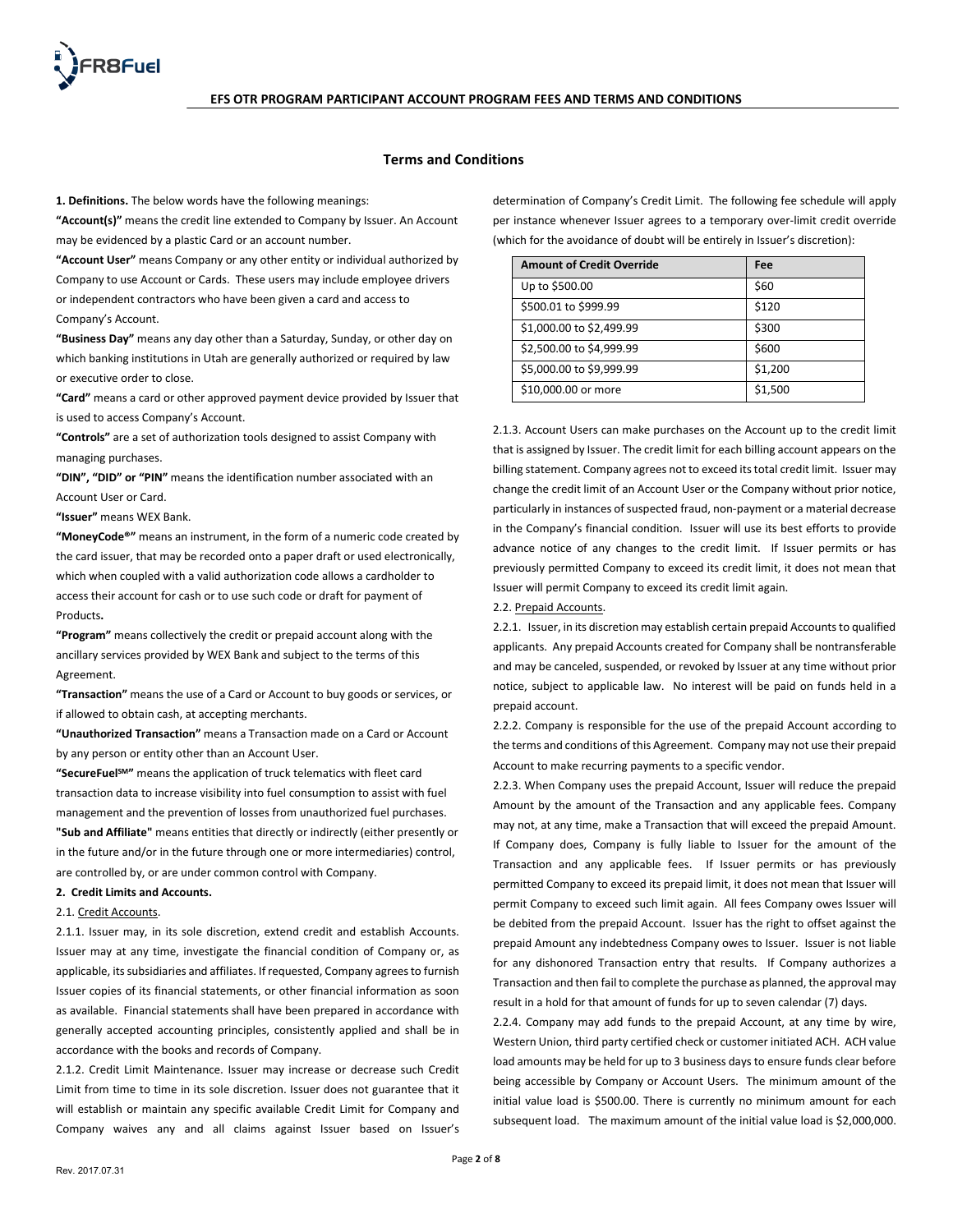The maximum amount of each value reload is \$2,000,000. The maximum number of times. Company may load a prepaid Account per day is six (6).

2.2.5. Issuer reserves the right to deduct funds from the prepaid Amount in order to correct a previous error, and Company authorizes Issuer (i) to share information as necessary with any funding entity in connection with resolving any errors or overpayments and, if applicable, to accept instructions from the Company to add or deduct funds from the prepaid Account and, in the case of deductions, to return those funds to the Company.

2.3. Issuer may suspend an Account or refuse to authorize any Transaction in its sole discretion and specifically in the event that: (i) any balance is past due; and/or (ii) the amount of the Transaction plus the outstanding balance (including Transactions authorized but not yet posted) exceeds the Account's limit. Company shall, immediately upon request, pay the amount over the limit and any associated fees or the entire balance due on the Account. For a credit Account, nothing contained in this Agreement prevents Company or an Account User from requesting an increase or decrease of the credit limit.

2.4. Company shall designate its Account Users as well as those contacts authorized to: (i) provide Issuer with the information necessary to establish and maintain Account(s), Cards, and DINs; (ii) provide vehicle, driver and other information; (iii) receive all Account numbers, Cards or reports; (iv) receive other Account information; and (v) select additional products and/or services that may be offered. Company will provide notice of any change or removal of any contact or Account User either in writing, by telephoning Issuer's customer service department or through Issuer's online system. Company remains liable for any unauthorized use until Issuer receives notice of any change in or removal of any Account User or contact. Issuer is authorized to take instruction from any Account User or contact with apparent authority to act on Company's behalf. Unless Company reports any errors in Account information or Cards, Issuer is entitled to rely on that information for servicing the Account.

2.5. Company is responsible for notifying Issuer of any revocation of any Account User's authority to use or access its Accounts, Cards or, as applicable, DINs and Company shall remain liable for any charges made by an Account User until notice of revocation of authority is received by Issuer. Company agrees that use of a Card and the applicable DIN is deemed authorized use of the Account. Company assumes all risk if Company chooses to leave a Card at a merchant for use by its drivers or Account Users and as such, agrees to pay for all charges made with that Card. Company agrees to keep DINs confidential and to provide for its employees or Account Users to not disclose any DIN. If Account Users or other employees disclose a DIN or write a DIN on a Card, then Company is liable for any fraudulent use that may result even if the disclosure is inadvertent or unintentional.

2.6. All Cards with an expiration date will be valid through any expiration date listed on the Card unless the Card has been suspended or terminated.In the event, Cards do include an expiration date, Company will automatically receive new Cards prior to the expiration date of their current Cards unless this Agreement is terminated.

2.7. **Cards will only be used for the purchase of products and services for business or commercial purposes and not for personal, family or household purposes.** Company shall adopt internal policies and controls to ensure that the Cards are used strictly for business or commercial purposes. Purchases of lottery tickets or other games of chance, gift cards, pre-paid cards or other cash

equivalent charges are prohibited. Company agrees that Company's use of Cards is deemed acceptance by Company of this Agreement's terms. All Cards provided remain the property of Issuer and shall be destroyed upon our request.

2.8. Issuer is not responsible in the event a merchant does not accept or honor a Card as payment.

2.9. Company may use Cards to purchase dyed special fuel. Company acknowledges that all dyed special fuel purchases will be used exclusively for offroad purposes and according to all applicable laws governing its use. Company understands that it may be subject to fines or other legal action by governmental authorities for misuse or mishandling of dyed special fuel. Issuer is not liable in any way for any misuse or mishandling by Company of any dyed special fuel. Upon request from applicable governmental authorities, Issuer may provide information regarding Company's dyed special fuel purchases without prior authorization from Company.

2.10 Company may request that certain transactions be reported directly to merchant(s) that Company has entered into a direct billing relationship with. These transactions will be initiated using the Card, however, will be sent to the merchant for the merchant to invoice Company directly ("Direct Bill Transaction"). You will need to contact the merchant directly for any questions or disputes regarding these transactions.

**3. Controls.** Company may request that Controls be applied to its Account(s).

3.1. The availability and effectiveness of Controls is dependent upon each merchant's adoption of card specifications and the information, including product codes that the merchant transmits to Issuer. The product codes are assigned by each merchant and not Issuer. In addition, some Controls are not enforceable at island card readers due to equipment restrictions at the merchant location. Only transactions submitted for authorization are subject to Controls and those Controls can only be enforced when the merchant provides sufficient information as part of the authorization request.

3.2. Default Control values are only assigned by Company online. Company should review any additional information related to Controls that is provided. Issuer is not responsible for the prudence of any particular Control level selected by Company. Issuer shall use reasonable efforts to deny requests for Transaction authorizations that fall outside the selected Control parameters. Company remains responsible for payment in full of Transactions which fall outside of the Control parameters selected, if such Transactions are made with a valid Card and are processed by Issuer. The existence and/or use of Controls will not affect Company's liability for Unauthorized Transactions in certain circumstances and more fully described in the guidance information provided when you make your Control elections.

3.3. Issuer may, in its sole discretion, at any time, without prior notice, modify Controls for the purpose of, among others, aiding in the prevention of suspected fraudulent activity. Issuer will notify Company after any modification is made. Company agrees that it is responsible for reviewing fraud control data provided by Issuer for the purpose of detecting fraud that may occur within Control parameters.

### **4. Reports and Other Product Features.**

4.1. Issuer provides transaction data for each Account to the Company as transmitted by merchants. Company is responsible for reconciling that data. Issuer will report the data received from merchants and as such is not liable for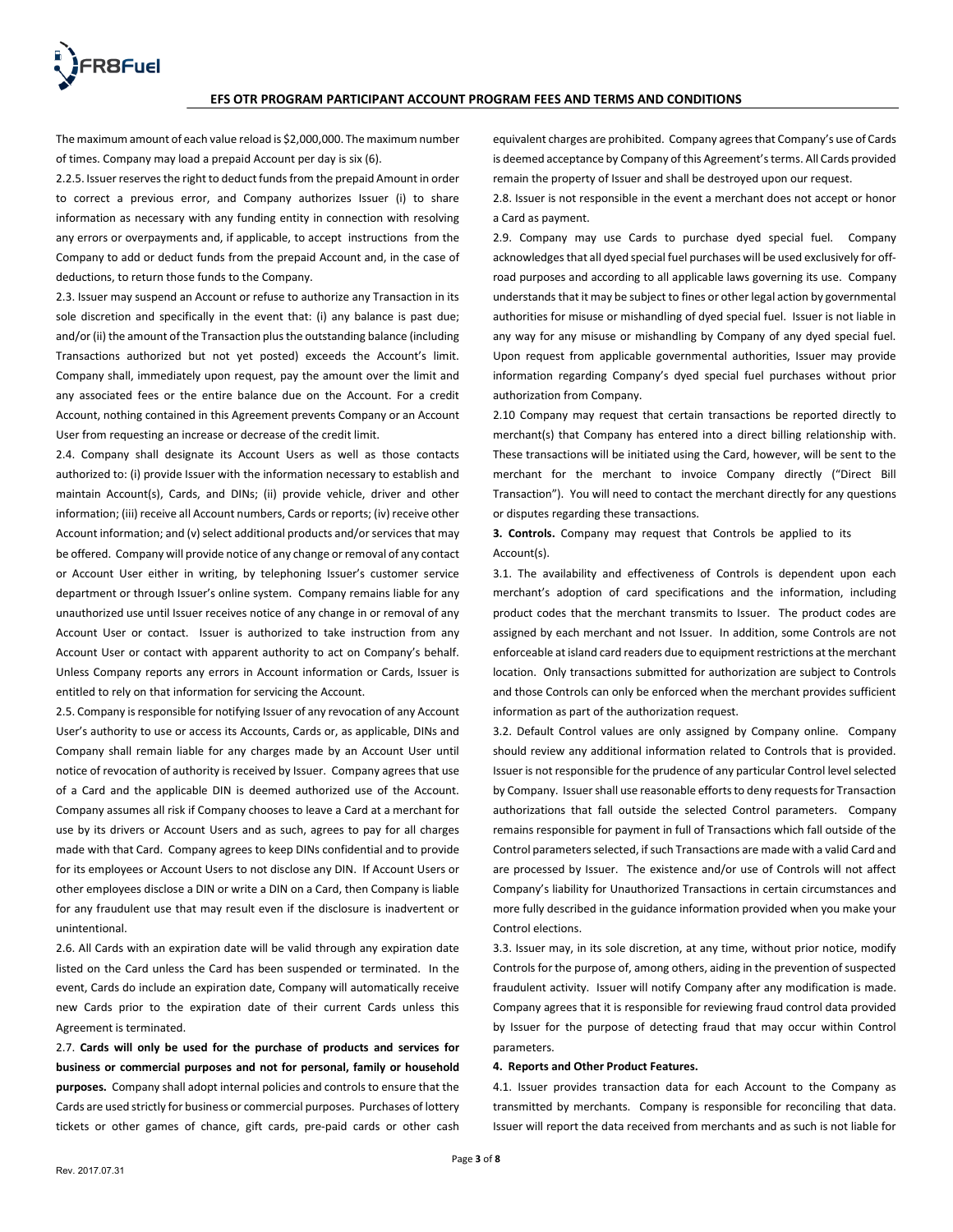

accuracy or completeness of any specialty reports, management reports, data services or other information services provided. In addition, Company understands that in the event an error is identified in a report, such as incorrect product code, Company is still liable for the Transaction, but may follow the dispute process to obtain clarifying information. All reports and invoices shall be provided to Company through electronic methods. Company shall not receive paper invoices or statements.

### 4.2. Ancillary Financial Products:

4.2.1 Company may access a number of ancillary products related to the use of its Account. Certain products may require completion of an enrollment form, and the terms/fees governing those features shall be set forth in the applicable form.

4.2.2 MoneyCode®. Company may request from Issuer a MoneyCode®, which can operate as a convenience check that must be authorized by requiring the party accepting the check as payment to call Issuer at **888-824-7378** for authorization. In addition, the MoneyCode® can be processed as an electronic transaction by an accepting merchant using their POS terminal. In the event the MoneyCode® has not cleared within one hundred and eighty (180) days of billing, an administrative fee of **\$100.00** per cancellation may apply. Issuer reserves the right to no longer honor a MoneyCode® authorization that has not cleared within one hundred and eighty (180) calendar days from the billing date. Company agrees to not self-issue MoneyCodes® to be deposited towards the Account or Company's own bank accounts including an account used by Company to pay Issuer. Company agrees to not deposit its own MoneyCode® in any bank account controlled by Company. MoneyCodes® are to be used only to facilitate payments at merchants, vendors, or to obtain a cash advance, and are not intended to be used as a general line of credit for payroll or non-business related expenses. Use of MoneyCodes® as an operating line of credit is strictly prohibited.

4.2.3 Cash Advances/ATM. Issuer may establish a limit on the total percentage of your credit line that may be withdrawn at automated teller machines ("ATM") or from accepting merchants as a cash advance either directly from the card, or through a MoneyCode®, on their account with Issuer. Company understands that the ATM or accepting merchant may require additional fees that they charge to obtain a cash advance that are not fees assessed by Issuer.

4.2.4. Online Products. Company may access its Account and related ancillary products through Issuer's websites, mobile applications, or other electronic online products. Company shall be required to designate authorized users to use such services and all use must comply with the policies and terms of use posted on such websites or electronic/online applications or otherwise provided to Company by Issuer.

4.2.5. SmartFunds<sup>®</sup> NonPayroll. Company may elect to allow non-employees, such as independent contractors to have access to Company's Account as an Authorized User. Such Authorized Users shall be provided a Card that is connected to Company's Account. Company may allow the Authorized User to access the Company's credit line through use of the Card and associated financial products such as MoneyCodes® or cash advance, or it may limit that Card's ability to spend to a predetermined amount that Company requests to be allocated to that card. In this case, transactions made on the Card will decrement the

available balance and the Authorized User will not be able to purchase beyond the amount allocated.

4.3. Additional fees for report related requests: Research requests will be quoted at between \$100 to \$200 per hour depending on the request (e.g. audit, data retrieval, bulk check copy requests). Estimates shall be provided prior to any work being done. Account Statement or Report-Fax Fee: \$20.00 per month per receiving facsimile number (regardless of how many statements or reports received. There is no fee if this information is provided by email.

### **5. Payment Promise.**

5.1. Company agrees to pay and/or perform (i) fees listed on the attached fee schedule; (ii) all amounts payable for Transactions on each Card or Account; (iii) any and all costs (including reasonable attorneys' fees) incurred in enforcing Company's obligations in this Agreement; and (iv) all obligations, covenants, and warranties in this Agreement..

5.2. Payment is due on the payment due date provided on your billing statement. If the payment due date falls on a non-Business Day, payment is due on the Business Day before the payment due date. Some customers, based upon Issuer's credit review may be required to make payment more frequently or Company may elect a shorter billing or payment cycle.

5.3. In the event that Company calls customer service to initiate a payment via facsimile or by telephone a fee of up to \$25.00 per payment may apply. This option is subject to prior approval by Issuer.

**6. Credit and Late Fees.** Company agrees that payments for all fees and charges are due and payable upon receipt of invoice. If payment is not received (or if an invoice is not paid in full) on its due date, Issuer will impose a late charge equal to the greater of **seventy-five dollars (\$75.00)** or **6.99%** of the unpaid balance (excluding any amounts previously invoiced and outstanding and excluding previous late fees) not to exceed the maximum amount allowed by law. All payments should include the applicable payment codes provided by Issuer. Issuer may impose a **fifteen dollars (\$15.00)** fee for each payment received without an Issuer designated account number. In the event a payment is returned, a fee of \$50.00 per returned payment shall apply.

**7. Application of Payments and Early Payments.** Payments will be applied first to unpaid late fees and then to any unpaid balances. Company or an Account User, as applicable, may pay their Account balance or a portion of it, at any time prior to its due date without penalty.

#### **8. Disputed Amounts.**

8.1. Company shall use its best efforts to resolve business-to-business purchase disputes directly with the relevant merchant such as disputes arising out of quality or warranty issues.

8.2. All charges must be paid in full regardless of reported disputes while they are being researched. During a dispute, a temporary credit may be placed on Company's Account. Subject to Section 9 below, charges must be disputed in writing no later than sixty (60) days from the billing date or they will be considered final and binding. Company may dispute an amount reflected on a billing statement if: (i) the amount does not reflect the face value of the Transaction; (ii) the amount being disputed is a fee that is not properly accrued under this Agreement; or (iii) Company does not believe it is liable for that amount.

8.3 Transactions made at an island card reader where the Company or Account User did not obtain a receipt at the time of sale may not be eligible for dispute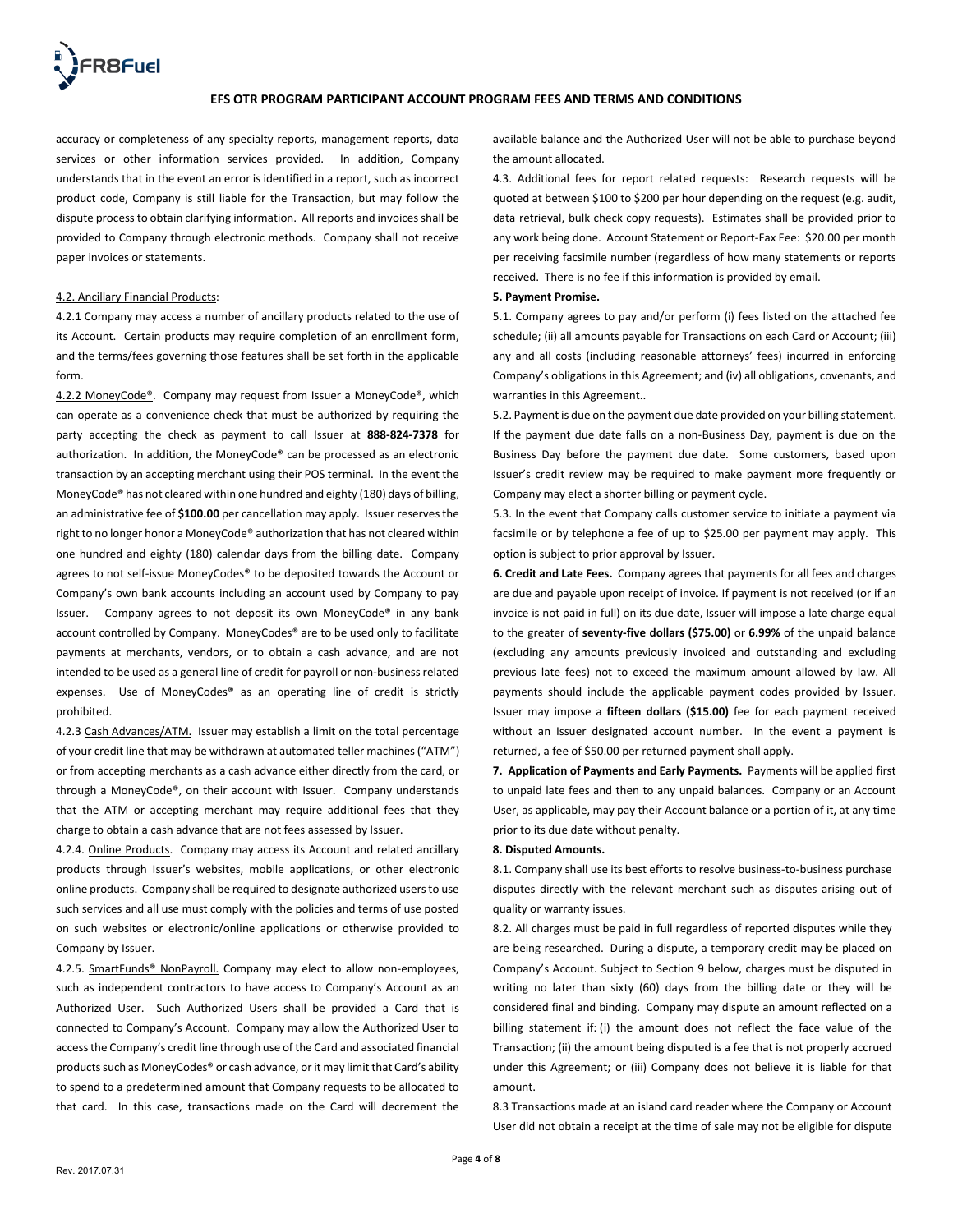

since the only record of the sale is the transaction information submitted by the merchant for billing to cardholders.

8.4. Certain Transactions in dispute may qualify for charge back to the merchant due to fraud or other circumstances in which the merchant may be liable. Issuer shall attempt to charge the Transaction back to the merchant in accordance with its procedures under its merchant acceptance agreements. Any accepted charge back will be credited to the relevant Account. The Company may be liable for the Transaction if the disputed item cannot be charged back to the merchant.

**9. Notice of Loss, Theft or Unauthorized Use.** In the event that Company or an Account User knows of or suspects the loss, theft or possible unauthorized use of a Card or Account or if Company would like to terminate an Account User, Issuer must be immediately notified by calling **1-888-824-7378.**

### **10. Unauthorized Use and Unauthorized Transactions.**

10.1. Except as otherwise expressly provided below, Company will be liable to Issuer for all unauthorized use or Unauthorized Transactions that occur if: (i) a Card is lost or stolen and Company does not give immediate notice to Issuer as provided in Section 9 of this Agreement; (ii) such use or suspected use occurs as a result of the Company's lack of reasonable security precautions and Controls surrounding the Cards or Accounts as more fully described in Section 3 of this Agreement; or (iii) such use results in a benefit, directly or indirectly, to the Company or Account User. Misuse as defined by internal Company policy by an Account User or other employee does not constitute unauthorized use or an Unauthorized Transaction.

10.2. If Company has less than ten (10) Cards issued to it for use by Company's Account Users or employees, Company's liability for Unauthorized Transactions will be limited as provided in the Truth in Lending Act and implementing federal regulations (currently \$50.00).

### **11. Term and Termination.**

11.1. This Agreement is effective upon acceptance of the application for an Account by Issuer and continues in effect until termination by either party upon not less than thirty (30) days prior written notice to the other party. Upon termination Company is still obligated to pay for all Transactions made prior to the effective date of the termination and shall return to Issuer, or provide verification of the destruction of all Account numbers or Cards. Company may retain a copy of any records or Account information for archival or data retention purposes.

11.2. Issuer may, at any time, elect to terminate or modify products or services described in this Agreement upon thirty (30) days prior written notice to Company.

11.3. Repayment of Any Upfront Investment. To the extent that Issuer has paid any incentive amount to Company in advance, or has paid for or reimbursed Company for any costs of Company related to implementation or similar startup expenses, or has made any similar payments to Company, then the following shall apply: If this Agreement is terminated for any reason, other than a breach by Issuer, Company shall repay to Issuer the entire amount of the upfront investment.

### **12. Default.**

12.1. A party to this Agreement may terminate this Agreement at any time upon the default of the other party. "Default" means: (i) the failure of the Company to remit payment to Issuer in accordance with the terms of this Agreement; (ii) the material breach by either party of this Agreement, provided the breach is not remedied within 15 days of the defaulting party's receipt of written notice from the other party specifying the breach; (iii) the representation or warranty by either party of any facts in connection with this Agreement that prove to have been materially incorrect or misleading when the representation or warranty was made; (iv) the filing by or against either party of any petition in bankruptcy, insolvency, receivership, or reorganization or pursuant to any other debtor relief law or the entry of any order appointing a receiver, custodian, trustee, liquidator, or any other person with similar authority over the assets of either party; (v) the insolvency, dissolution, reorganization, assignment for the benefit of creditors or any other material adverse change in the financial condition of either party; (vii) the entry of any adverse judgment, order or award against either party that has a material adverse impact on the financial condition of either party or a detrimental effect on the ability of either party to perform its obligations; or (vi) the default by Company under any other agreement between Company and Issuer.

12.2. If Company Defaults: (i) it will not have any further right to borrow under this Agreement; (ii) all outstanding amounts under the Account are immediately due and payable; (iii) Issuer may terminate this Agreement; and (iv) Issuer will have the right to bring suit and exercise all rights and remedies available under applicable law which may include the payment of all reasonable costs of collection. Alternatively, Issuer may, in its sole discretion: (i) suspend all services and obligations; (ii) shorten the billing cycle; or (iii) change the payment terms. The suspension of services and/or obligations will not be deemed a waiver of any right to terminate this Agreement, whether as a result of the Default to which such suspension of services or obligations relates or otherwise.

#### **13. Force Majeure.**

13.1. In no event shall either party be liable to the other party for any failure or delay in performance wholly or in part due to causes or circumstances beyond its reasonable control and without its fault or negligence including, but not limited to the following: Acts of God; acts of the public enemy; civil disturbance; war; acts of the United States of America or any state, territory or political division of the United States of America; fires; floods; natural disasters; pandemic or epidemic events, regional, statewide, or nationwide strikes, or any other general labor dispute not specific to that party; communication line failures; and/or freight embargoes (collectively "force majeure"). A party's failure to perform its obligations under this Agreement due to force majeure events will not be considered breach or Default if the party has made its best efforts to: (i) comply with its obligations; (ii) avoid an interruption of its performance; and (iii) resume its performance.

13.2. The party claiming a failure or delay in performance under this Agreement due to force majeure must promptly notify the other party in writing. In the event that any such force majeure failure or delay continues for a period of more than ten (10) business days, the other party may, upon written notice to the other party, have the option of terminating this Agreement without incurring additional liability.

### **14. Assignment and Amendment.**

14.1. Company may not assign this Agreement or any interest, payment, or rights under this Agreement for any reason, without Issuer's prior written consent. Issuer may, in our sole discretion, assign this Agreement and its obligations, transfer any right, or delegate any duty of performance under this credit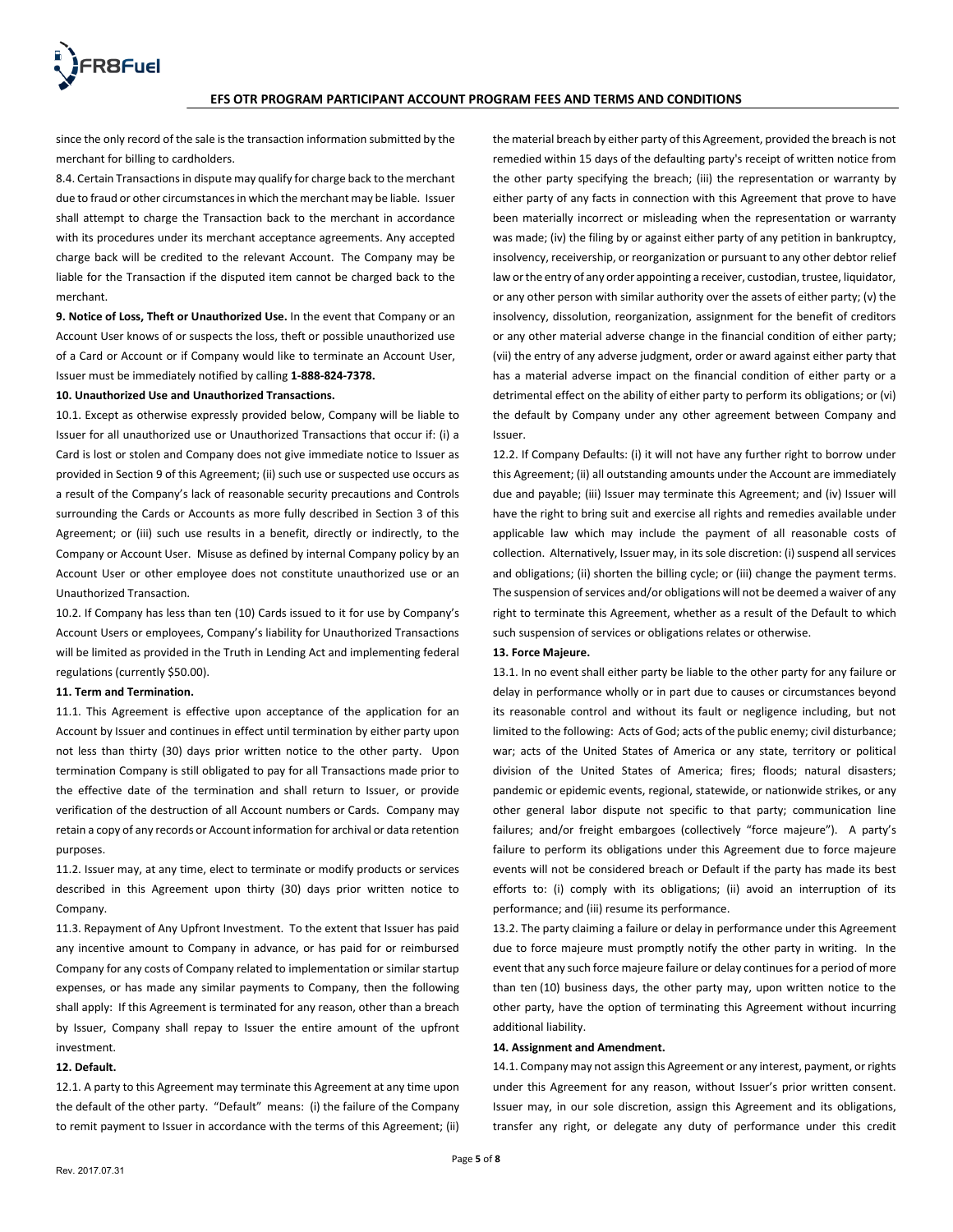

Agreement without further notice. The person or entity(ies) to whom Issuer makes any assignment is entitled to all of Issuer's rights under this Agreement, to the extent that those rights were assigned.

14.2. Issuer may amend any part of this Agreement, including changing terms and fees at any time in accordance with applicable law. Issuer will provide at least thirty (30) days prior written notice prior to making any such changes. In the event that Issuer changes the fees, Company may terminate the Agreement by providing written notice to Issuer no later than 30 days from the date of the notice of such fee change.

### **15. Covenants.**

15.1. The parties represent and warrant that this Agreement constitutes the legal, valid, binding, and enforceable agreement of each party, and its execution and performance of this Agreement: (i) does not constitute a breach of any agreement of either party with any other party, or of any duty arising in law or equity; (ii) does not violate any law, rule or regulation applicable to it; (iii) is within the party's corporate powers; and (iv) has been authorized by all necessary corporate action of the parties. Company agrees to provide any evidence of corporate (or other organizational) existence and authorization that Issuer may reasonably request.

15.2. For Issuer's continued compliance with banking and credit underwriting standards, Company will provide Issuer with advance written notice of: (i) any change in Company's legal structure or legal name; (ii) any consolidation, merger or sale of a substantial part of Company's assets; or (iii) any change of control of Company as well as if an employee of Company that has provided a guaranty of payment has terminated their relationship with Company. Issuer reserves the right to make any necessary modifications to the Account terms based upon changes made by Company as referenced above.

15.3. As part of Issuer's commitment to customer service, its managers periodically will monitor telephone communications between its employees and its customers to ensure that high quality service standards are maintained. Company consents to that monitoring and recording of telephone communications and agrees to notify employees who may be in telephone contact with Issuer's representatives that periodic monitoring of conversations will occur.

**16. Severability and Waivers.** If any portion of this Agreement is held to be invalid, the remaining portions shall remain in full force and effect and shall continue to be binding upon the parties. Failure of either party to exercise any of its rights under this Agreement in a particular instance will not be construed as a waiver of those rights or any other rights for any other purpose. The parties agree voluntarily, intentionally, and irrevocably to waive all right to trial by jury in any proceeding instituted in any court, arising out of this Agreement, Company's application for credit, or any related documents. Company waives personal service of process in connection with any action or proceeding commenced by Issuer in connection with this Agreement, and agrees that service may be made by certified mail to the last known address in Issuer's records.

## **17. Disclaimers and Limitations.**

17.1. ISSUER—WHICH INCLUDES ITS PARENT AND ANY SUBSIDIARIES AND AFFILIATES—IS NOT LIABLE FOR ANY LOSS SUSTAINED BY ANY PARTY RESULTING FROM ANY ACT, OMISSION, OR FAILURE TO ACT BY ISSUER, WHETHER WITH RESPECT TO THE EXERCISE OR ENFORCEMENT OF ITS RIGHTS OR REMEDIES UNDER THIS AGREEMENT, OR OTHERWISE, UNLESS THE LOSS IS CAUSED BY ISSUER'S GROSS NEGLIGENCE OR WILLFUL MISCONDUCT. ISSUER'S LIABILITY UNDER THIS AGREEMENT SHALL BE LIMITED TO ACTUAL DAMAGES INCURRED BY COMPANY AS A DIRECT RESULT OF ISSUER'S GROSS NEGLIGENCE OR WILLFUL MISCONDUCT. FURTHERMORE, ISSUER'S LIABILITY FOR ACTUAL DAMAGES SHALL NOT EXCEED THE SUM OF: (I) ALL FEES PAID BY COMPANY TO ISSUER UNDER THIS AGREEMENT PRIOR TO THE DATE WHEN ANY CLAIM IS MADE AGAINST ISSUER; PLUS (II) ALL OTHER REVENUE EARNED BY ISSUER FOR ALL TRANSACTIONS MADE IN THE 12 MONTHS PRIOR TO THE DATE OF ANY CLAIM MADE AGAINST ISSUER. IN NO EVENT WILL EITHER PARTY BE LIABLE FOR INCIDENTAL, SPECIAL, CONSEQUENTIAL, OR PUNITIVE DAMAGES AND, ANY RIGHT OR CLAIM TO EITHER IS EXPRESSLY AND UNCONDITIONALLY WAIVED.

17.2. EXCEPT AS OTHERWISE REQUIRED UNDER LAW, ISSUER MAKES NO WARRANTY WITH RESPECT TO GOODS, PRODUCTS OR SERVICES PURCHASED ON CREDIT THROUGH ISSUER. ISSUER FURTHER DISCLAIMS ALL WARRANTIES WITH RESPECT TO GOODS, PRODUCTS AND SERVICES PURCHASED WITH A CARD, INCLUDING, WITHOUT LIMITATION, THE IMPLIED WARRANTY OF MERCHANTABILITY.

17.3. Company acknowledges and agrees that Issuer is not liable to Company for any loss, liability or damages company suffers which result from, are related to, or in any way are connected with any fraud control or purchase restriction measures Issuer elects to implement from time to time, unless such loss, liability or damage is a direct result of Issuer's gross negligence or willful misconduct in implementing fraud control or purchase restriction measures Issuer has expressly agreed in writing to undertake for Company.

### **18. Applicable and Conflicting Law.**

18.1. This Agreement is governed by and construed in accordance with federal law and the laws of the State of Utah (without reference to choice of law rules). Each party waives any objection to venue and any objection based on forum non conveniens in any such court.

18.2 Changes in Law: In the event that there is a change in applicable law deemed by Issuer to be material to the administration of the program Issuer may seek to re-negotiate the terms, including but not limited to, the financial terms, of this Agreement. The Company shall have no obligation to renegotiate such terms; provided, that if the parties cannot agree on an adjustment of such terms, then Issuer may, at its option: (i) allow this Agreement to remain in effect without any such adjustment; or (ii) terminate this Agreement upon written notice to the Company.

18.3. If either party is notified by a state or federal regulatory body that any aspect of the services provided by Issuer or this Agreement does not comply with any applicable law, regulation, rule, policy, or order, then the affected party shall give the other party prompt written notice of the non-compliance. Following notice, the affected obligations will be suspended and the failure to perform those obligations will not be deemed a breach of or Default under this Agreement so long as the affected party is unable to perform due to the notice given by the state or federal regulatory body.

**19. Notices and Expedited Shipping Fees.** Except as otherwise provided in this Agreement, all notices will be in writing and deemed effective when personally delivered or mailed, first class postage prepaid to the appropriate party at the address set forth in the application for credit or at such other address as the parties may indicate from time to time. In addition to the notice methods provided above, the parties agree that a communication: (i) by facsimile to a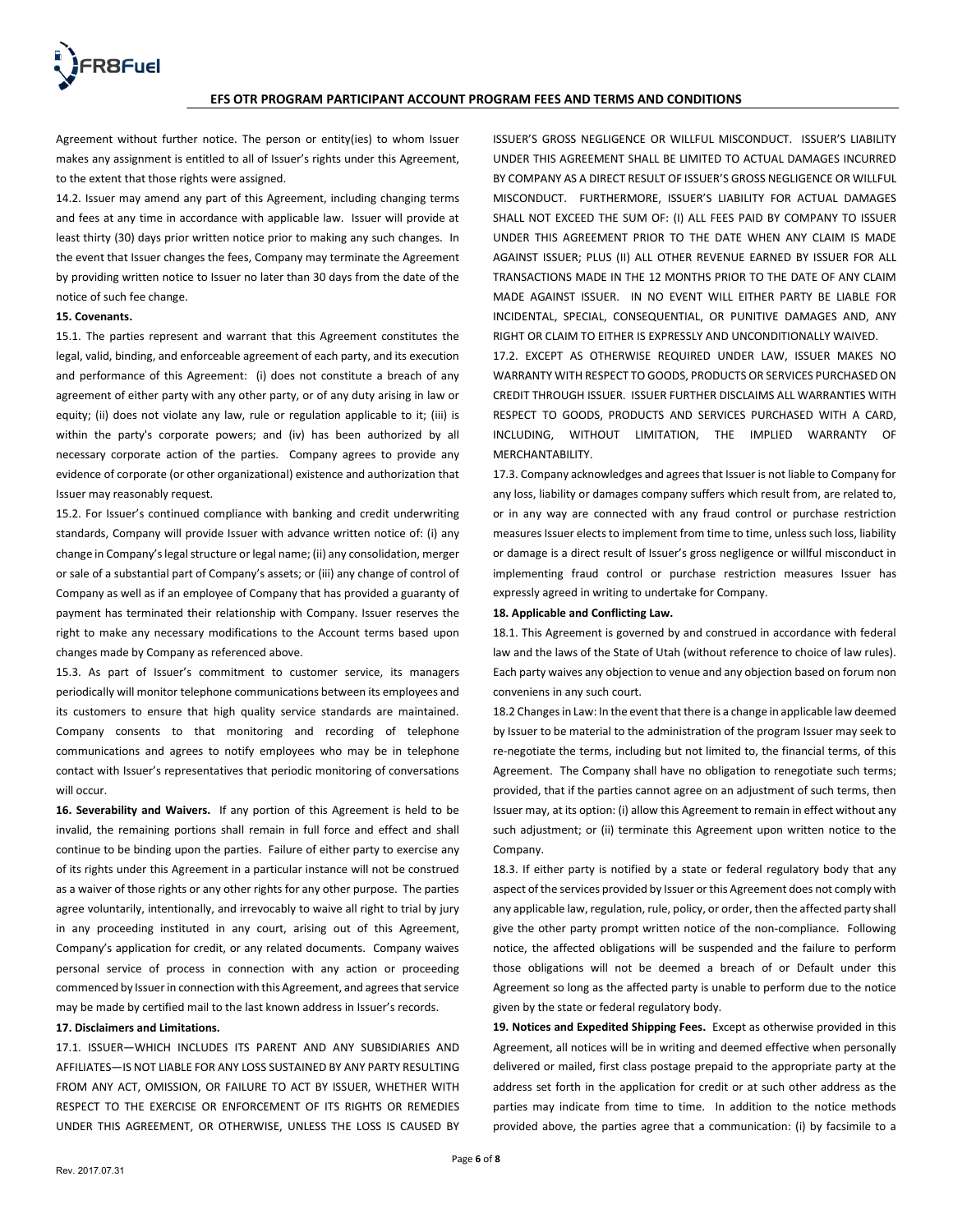number identified by the recipient as appropriate for communication under this Agreement: or (ii) by e-mail to or from an address normally used by an Account User for business communications shall be considered to be a "writing" and to be "signed" by the party transmitting it for all purposes. The parties agree to waive any claim that a transmission does not satisfy any writing or signature requirements under applicable law. The parties agree that a photocopy or printed copy of a facsimile or e-mail constitutes the "best evidence" and an "original" of such a writing.

| <b>Expedited Shipping (Card and Check Orders)</b> |         |         |  |  |
|---------------------------------------------------|---------|---------|--|--|
| <b>Priority</b>                                   | \$25.00 | \$25.00 |  |  |
| International                                     | \$25.00 | \$25.00 |  |  |
| <b>Standard</b>                                   | \$20.00 | \$20.00 |  |  |
| 2-Day                                             | \$15.00 | \$15.00 |  |  |
| 3-Day                                             | \$10.00 | \$10.00 |  |  |

## **20. Confidentiality.**

20.1 All information furnished by either party or by any affiliate of Issuer in connection with this Agreement will be kept confidential (and will be used by the other party only in connection with this Agreement), except to the extent that the information: (i) is already lawfully known when received; (ii) becomes lawfully obtainable from other sources; (iii) is required to be disclosed in any document filed with the Securities and Exchange Commission, the Federal Deposit Insurance Corporation, or any other agency of any government; or (iv) is required by law to be disclosed, provided that notice of the disclosure has been given (when legally permissible) by the party proposing to make such disclosure, which notice, when practicable, shall be given sufficiently in advance of the proposed disclosure to permit the other party to take legal action to prevent the disclosure. Nothing in this section or this Agreement prohibits Issuer from providing any information to its affiliates or third-party servicers in connection with the operation and maintenance of Issuer's Card program, and Company expressly agrees to these disclosures and use of information, provided that such affiliates and third party servicers agree to maintain the information confidentially and not disclose it to any other parties without Issuer's authorization. Notwithstanding the foregoing, Company consents to Issuer's providing to Program Operator information regarding Company's Issuer account and use of the Services, including without limitation, account transaction details and account balances. Further, Company agrees that Program Operator may perform certain administrative functions with respect to Company's account, including without limitation implementing and modifying account controls, sub credit limits, etc., and that Issuer may rely on the instructions of Program Operator in such regard without the need to verify any such instruction with Company. Company will look solely to Program Operator in the event of any dispute arising out of or relating to any such instruction. Company agrees and understands that transaction information may be provided to merchants who have accepted the Card as payment for goods and services purchased by Company. Issuer may provide Company contact information to third parties who may provide goods or services to commercial enterprises. Company must notify Issuer in writing if it does not want to receive such marketing materials from third parties.

20.2 Notwithstanding the foregoing, Issuer and/or its affiliates may use anonymized transactional information along with other data gathered by Issuer in connection with the development or creation of data and analytics tools and products in accordance with applicable law. Issuer and/or its affiliates will own all right, title or interest in or to any resulting products that include the anonymized data of Company.

**21. Relationship of the Parties.** Nothing contained in this Agreement shall be construed as constituting or creating a partnership, joint venture, agency, or other association or relationship between Issuer and Company. To the extent that either party undertakes or performs any duty for itself or for the other party as required by this Agreement, the party shall be construed to be acting as an independent contractor and not as a partner, joint venturer, or agent for the other party.

### **22. Compliance with Applicable Laws:**

22.1 Customer Identification Compliance. Issuer complies with federal law which requires all financial institutions to obtain, verify, and record information that identifies each company or person who opens an account. Issuer may ask for name, address, date of birth, and other applicable information to identify the Company and/or Account Users.

22.2 Data Privacy and Business Continuity. Issuer is subject to certain laws governing the protection of Company's information and the information of their employees and Account Users using the Program. As such, Issuer shall provide its credit services to Company in accordance with applicable laws and standards to protect and keep confidential such information. In doing so, Issuer shall maintain an information security plan and business continuity plan to help ensure that its systems are maintained in accordance with banking standards and regulations applicable to the information being held by Issuer.

### **23. International Use of Cards/Currency Conversion.**

23.1. Cards are issued for use in the United States or Canada. Issuer will notify Company if the card is accepted at merchants in other countries. Company may not distribute Cards to employees based in countries other than the United States and Canada unless otherwise agreed to by Issuer in writing.

23.2. Currency Exchange. Company agrees that all indebtedness incurred by use of a Card in the United States or Canada to purchase goods or services or to otherwise obtain funds in a currency other than the currency in which the Card or other access device is issued will be converted to the currency in which Card or access device is issued. Issuer will apply the current Royal Bank of Canada (RBC) noon exchange rate, with an additional two percent (2%) fee included in the effective rate paid to cover currency exchange fluctuation. This fee does not apply to Mastercard® transactions which are subject to fees imposed by Mastercard®. The currency conversion rate Issuer uses on the processing date may differ from the rate that would have been used on the purchase date or Company's statement posting date.

### **24. Use of Mastercard® Network.**

If you have elected to add Mastercard® Network access, the following additional definitions and terms will apply to your Mastercard® transactions and underlying Mastercard® accounts only:

24.1 Additional Definitions (applicable to Mastercard® usage only):

**"Accounts(s)"** in addition to any fleet card accounts issued to you, Accounts shall also include the charge card credit line extended to Company by Issuer which uses a network provided by the card association such as Mastercard® or Visa. An Account may be evidenced by a plastic card, account number or other approved payment device.